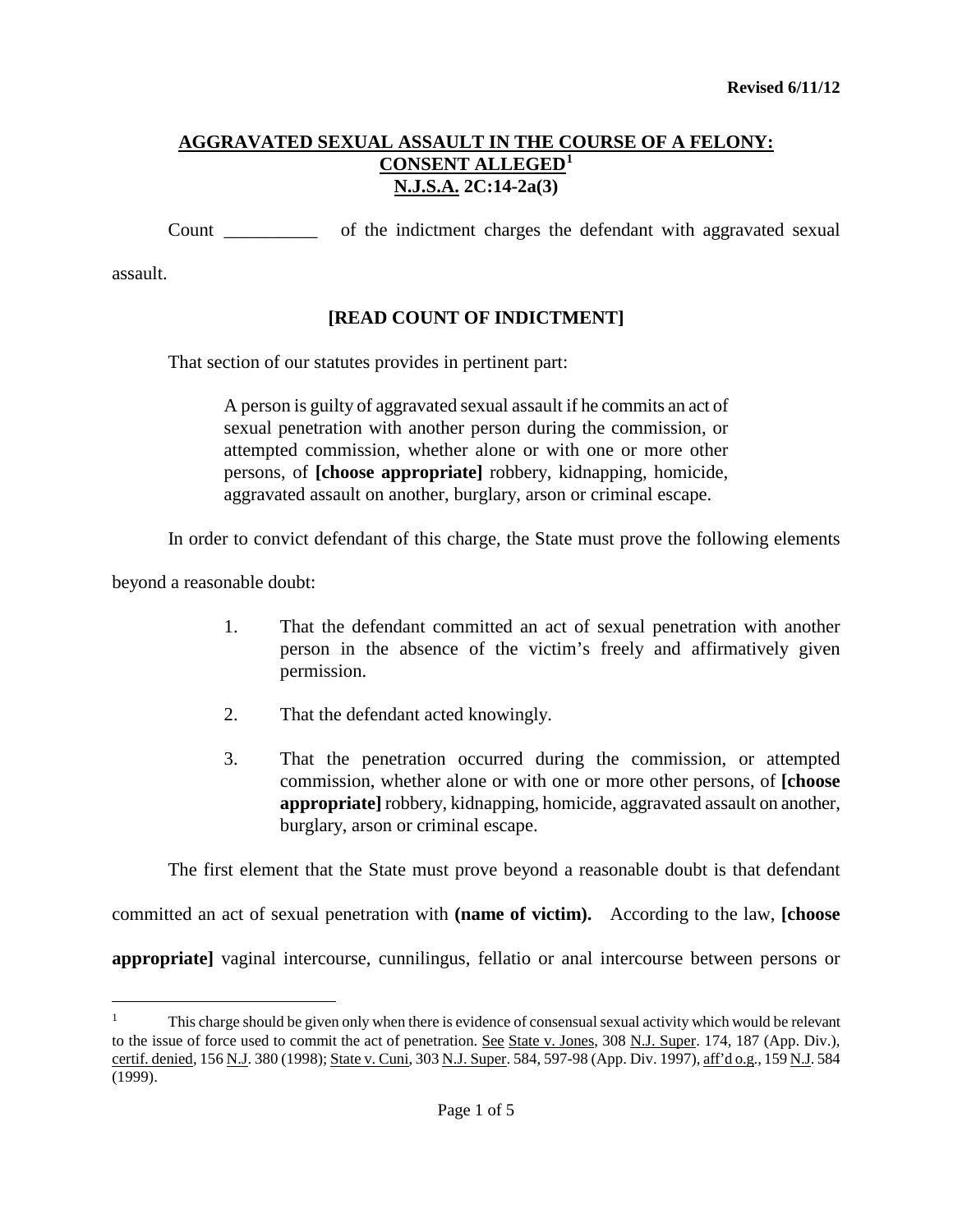insertion of the hand, finger or object into the anus or vagina, either by the defendant or by another person upon the defendant's instruction, constitute(s) "sexual penetration." Any amount of insertion, however slight, constitutes penetration; that is, the depth of insertion is not relevant.

# **[Choose the appropriate definition(s)]**

The definition of "vaginal intercourse" is the penetration of the vagina, or **[where appropriate**] of the space between the labia majora or outer lips of the vulva.<sup>[2](#page-1-0)</sup>

The definition of "cunnilingus" is oral contact with the female sex organ.<sup>[3](#page-1-1)</sup>

The definition of "fellatio" is oral contact with the male sexual organ.<sup>[4](#page-1-2)</sup>

The definition of "anal intercourse" is penetration, of any depth, into the anus.<sup>[5](#page-1-3)</sup>

The State must further prove beyond a reasonable doubt that defendant committed the act of sexual penetration without the victim's freely and affirmatively given permission to the specific act of penetration alleged to have occurred.[6](#page-1-4) The State alleges that **(describe sexual penetration alleged)**. You must decide whether the defendant's alleged act of penetration was undertaken in circumstances that led the defendant reasonably to believe that the victim had freely given affirmative permission to the specific act of sexual penetration. Simply put, affirmatively given permission means the victim did or said something which would lead a reasonable person to believe

<span id="page-1-0"></span> $\frac{1}{2}$  State v. J.A., 337 N.J. Super. 114 (App. Div. 2001). The Appellate Division upheld the charge given by the trial court in that case which included the following language which can be used if the circumstances of the specific case are appropriate: "This means that if you find from all of the evidence presented beyond a reasonable doubt that there was [penile] penetration to the outer area of the vaginal opening, what is commonly referred to as the vaginal lips, that is sufficient to establish penetration under the law."

<span id="page-1-1"></span><sup>3</sup> State v. Fraction, 206 N.J. Super. 532, 535-36 (App. Div. 1985), certif. denied, 104 N.J. 434 (1986). Penetration is not necessary for this act.

<span id="page-1-2"></span><sup>&</sup>lt;sup>4</sup> State in the Interest of S.M., 284 N.J. Super. 611, 616-19 (App. Div. 1995). Penetration is not necessary for this act.

<span id="page-1-3"></span><sup>5</sup> State v. Gallagher, 286 N.J. Super. 1, 13 (App. Div. 1995), certif. denied, 146 N.J. 569 (1996).

<span id="page-1-4"></span> $6$  State in the Interest of M.T.S., 129 N.J. 422 (1992).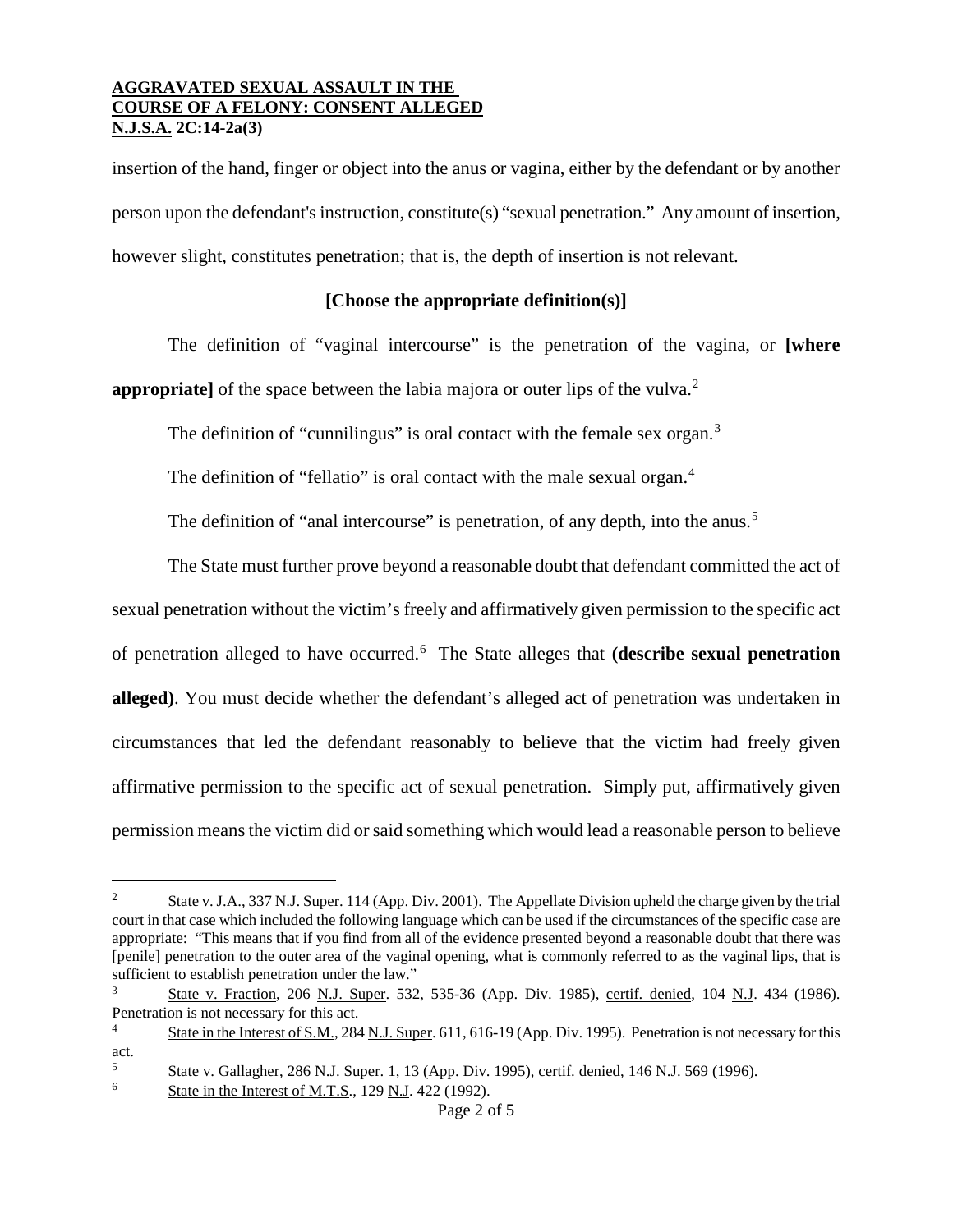(he/she) was agreeing to engage in the act of sexual penetration, and freely given permission means the victim agreed of (his/her) own free will to engage in the act of sexual penetration. Freely and affirmatively given permission can be indicated either through words or through actions that, when viewed in light of all the surrounding circumstances, would demonstrate to a reasonable person that affirmative and freely given permission for the specific act of sexual penetration had been given.

Persons need not, of course, expressly announce their consent to engage in an act of sexual intercourse for there to be affirmative permission. Permission to engage in an act of sexual penetration can be and indeed often is indicated through physical actions rather than words. Permission is demonstrated when the evidence, in whatever form, is sufficient to demonstrate that a reasonable person would have believed that the alleged victim had affirmatively and freely given authorization to the act.

Proof that the act of sexual penetration occurred without the victim's permission can be based on evidence of conduct or words in light of surrounding circumstances, and must demonstrate beyond a reasonable doubt that a reasonable person would not have believed that there was affirmative and freely given permission. If there is evidence to suggest that the defendant reasonably believed that such permission had been given, the State must demonstrate either that the defendant did not actually believe that such permission had been freely given, or that such a belief was unreasonable under all of the circumstances.

In determining the reasonableness of defendant's belief that the victim had freely given affirmative permission, you must keep in mind that the law places no burden on the alleged victim to have expressed non-consent or to have denied permission.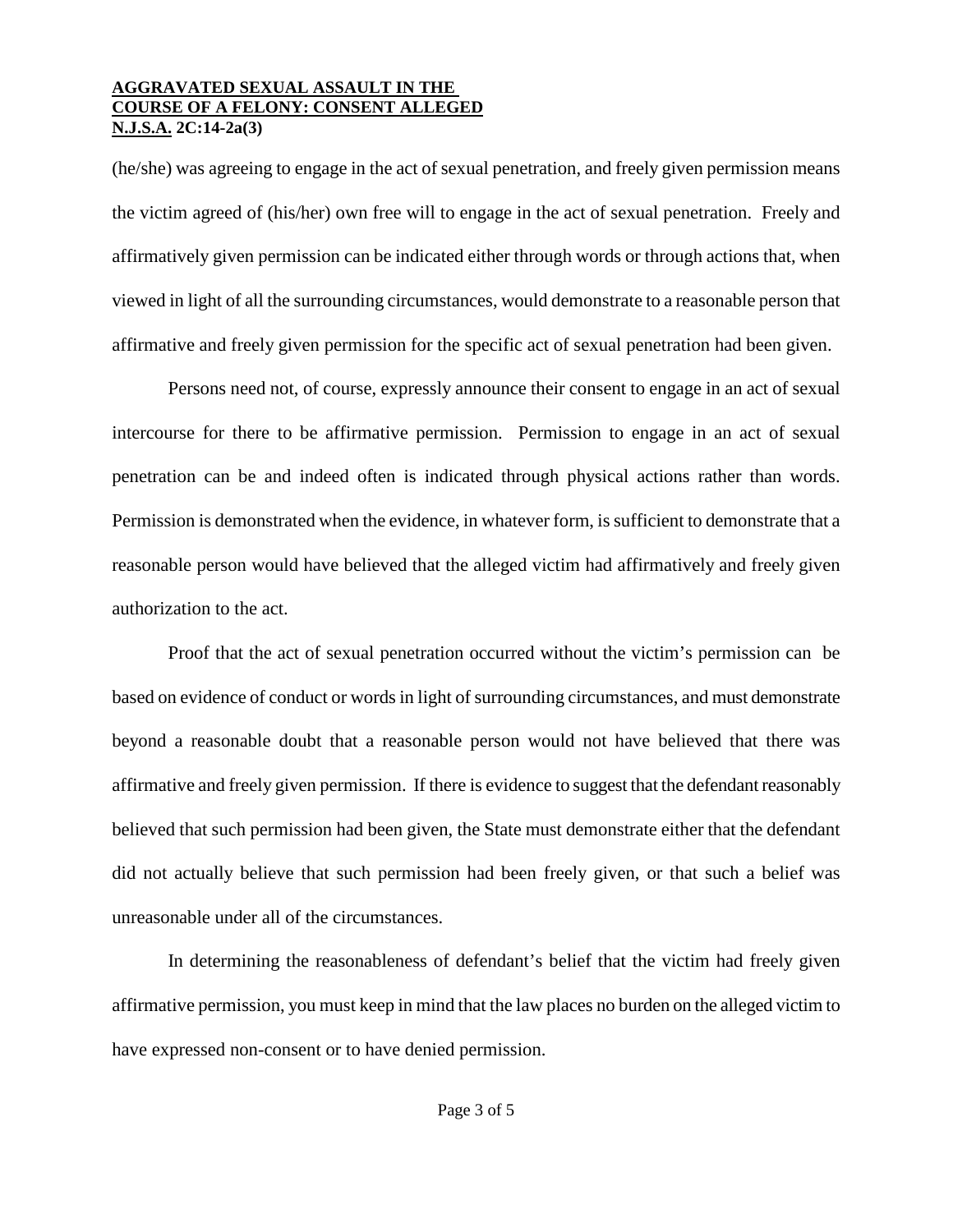#### **[CHARGE IF APPROPRIATE]**

You should not speculate as to what the alleged victim thought or desired or why (he/she) did not resist or protest. The State is not required to prove that the victim resisted, or resisted to the utmost or reasonably resisted the sexual assault.

## **[CHARGE IN ALL CASES]**

The second element that the State must prove beyond a reasonable doubt is that defendant acted knowingly. A person acts knowingly with respect to the nature of his/her conduct or the attendant circumstances if he/she is aware that the conduct is of that nature or that such circumstances exist or the person is aware of a high probability of their existence. A person acts knowingly with respect to a result of the conduct if he/she is aware that it is practically certain that the conduct will cause such a result. "Knowing," "with knowledge," or equivalent terms have the same meaning.

Knowledge<sup>[7](#page-3-0)</sup> is a condition of the mind. It cannot be seen. It can only be determined by inferences from defendant's conduct, words or acts. A state of mind is rarely susceptible of direct proof but must ordinarily be inferred from the facts. Therefore, it is not necessary that the State produce witnesses to testify that an accused said that he/she had a certain state of mind when he/she did a particular thing. It is within your power to find that such proof has been furnished beyond a reasonable doubt by inferences which may arise from the nature of his/her acts and conduct and from all he/she said and did at the particular time and place and from all surrounding circumstances established by the evidence.

<span id="page-3-0"></span>Ĩ. The underlying offense(s) charged, e.g., robbery, kidnapping, homicide, burglary, may feature different states of mind. In that case, the court should include those states of mind in this portion of the charge.